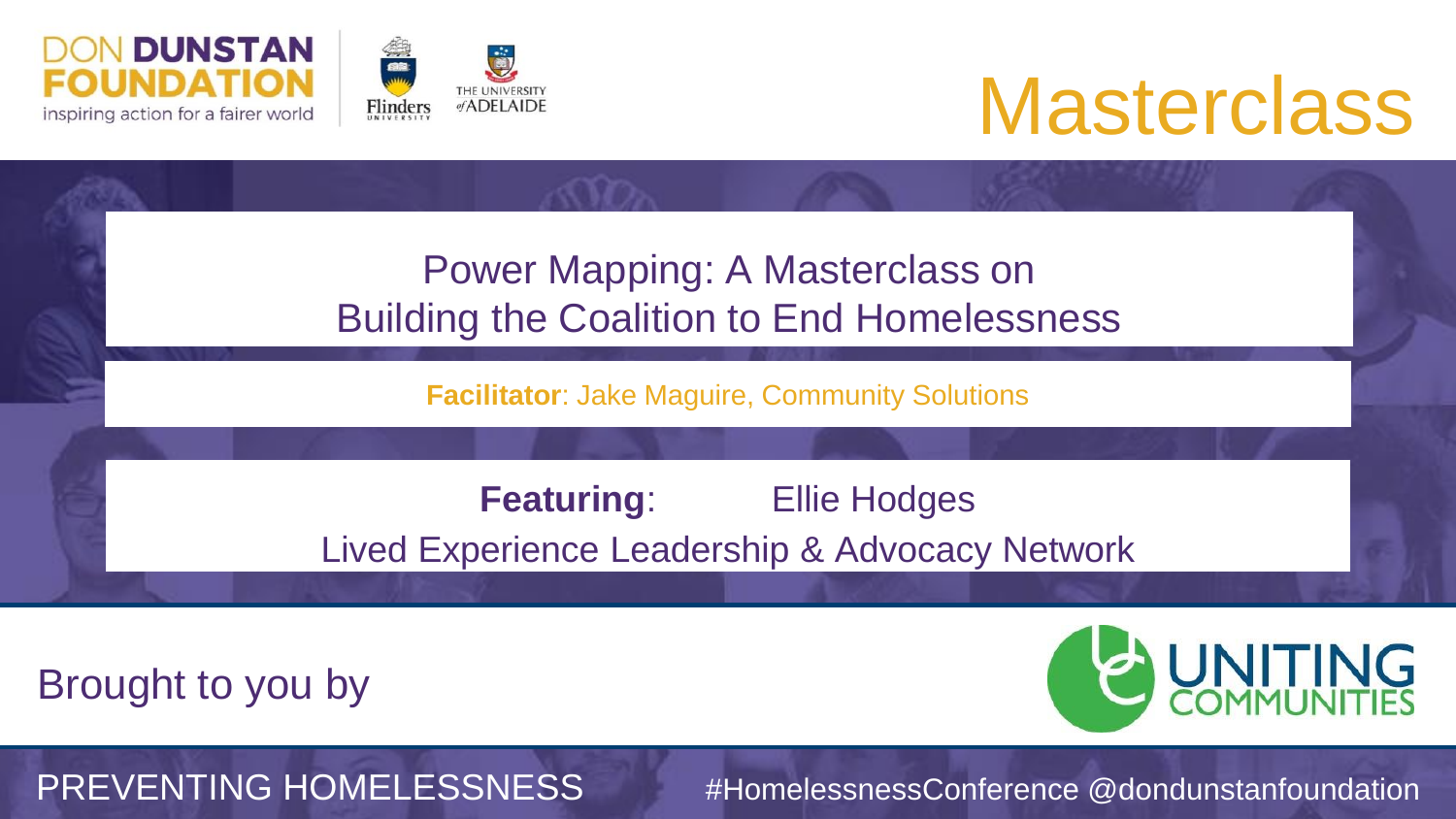## **Practical Tools for Coalition Building**

Mapping Stakeholders and Building Targeted Messaging

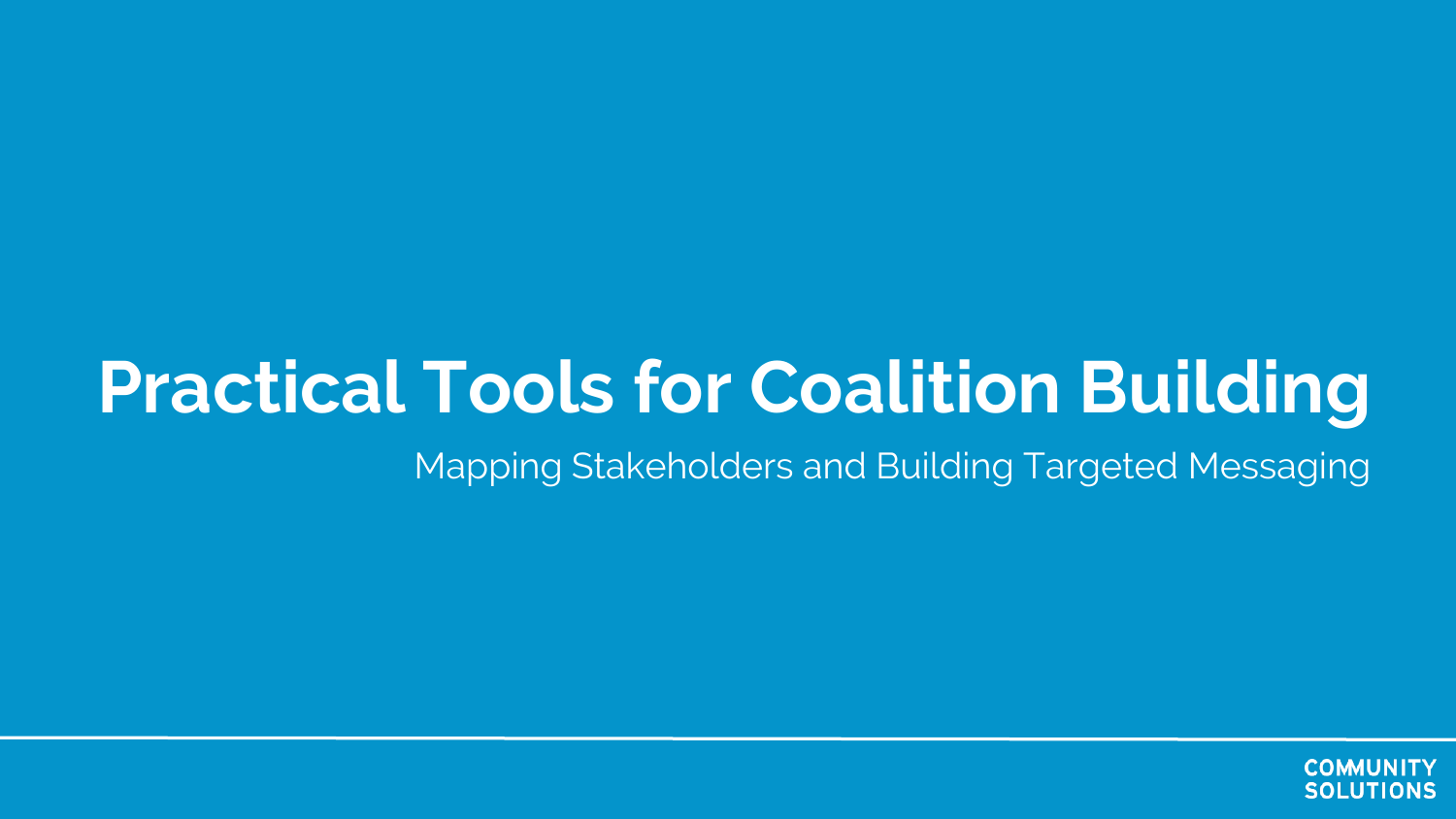## **Identifying the Stakeholders You Need**

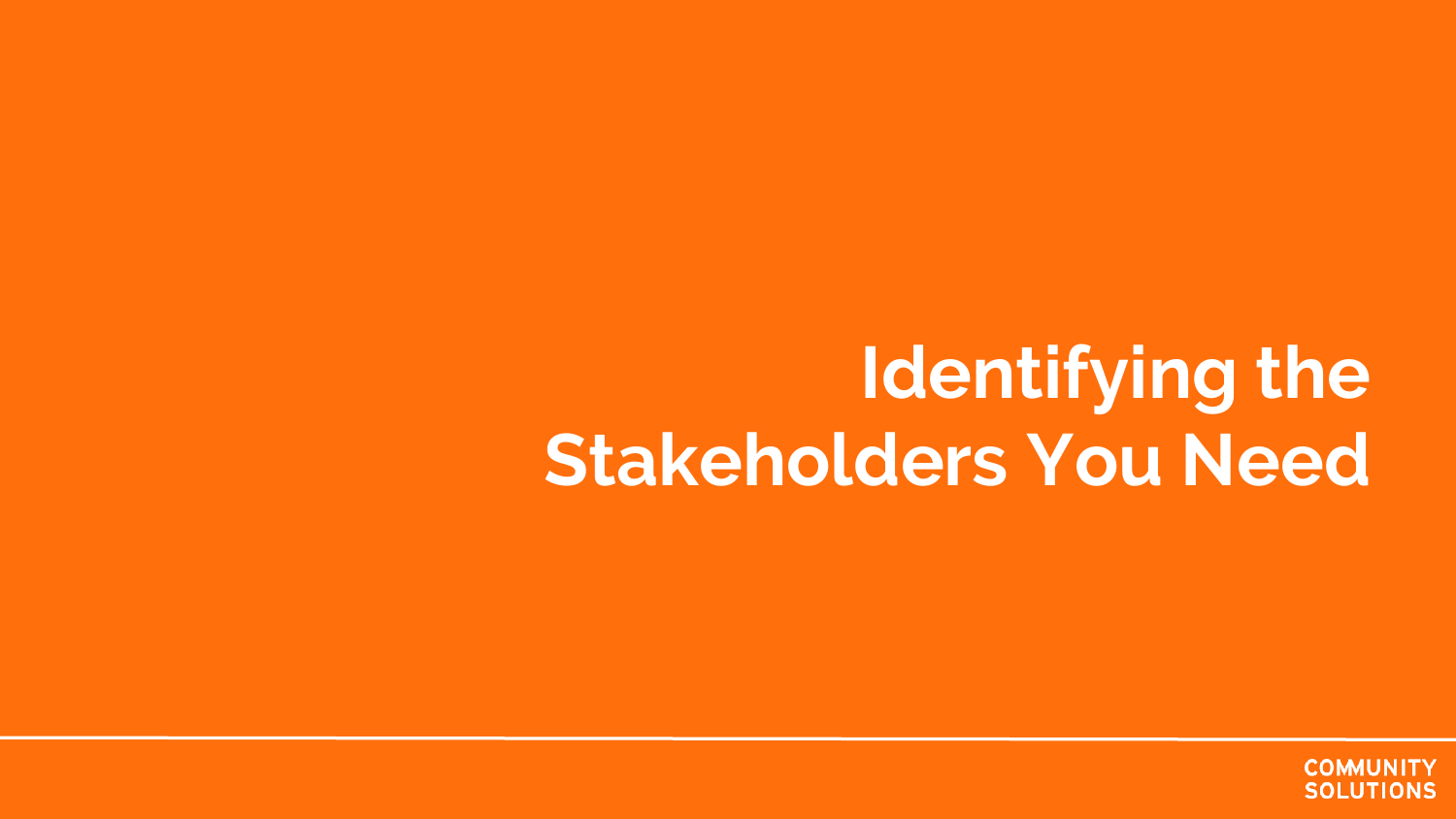#### **Managing Without Authority.**

- 1. You can't achieve your goals alone, but you don't control everyone else's behavior.
- 1. You must identify the people you need on your team *and* motivate them to take action
- 1. To know where to focus your efforts, you first need to clarify the behavior you're seeking to motivate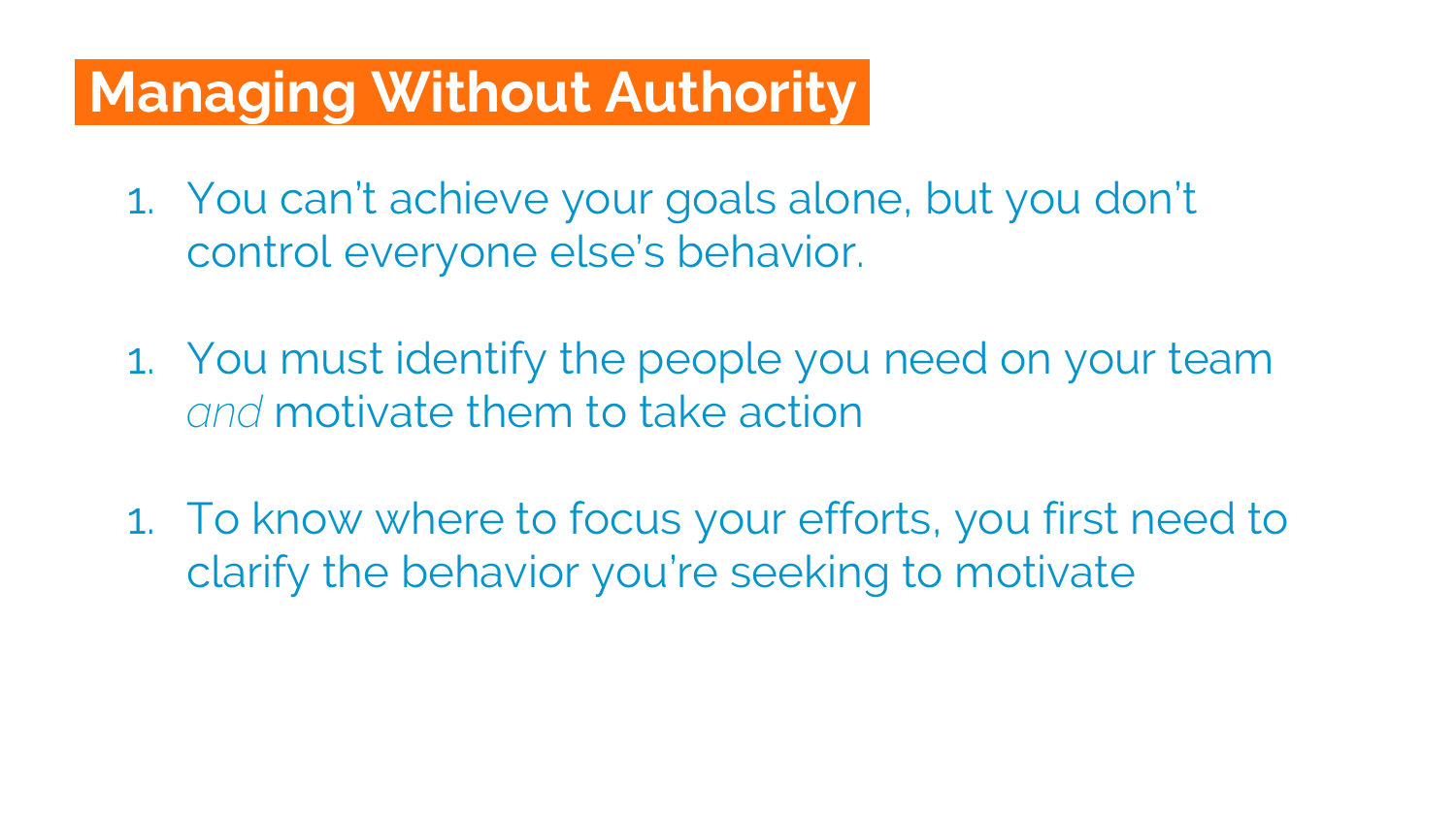## **What Makes a Good Behavior Change to.**



- Clear and concrete
- Measurable/verifiable
- An action, not just a belief or value
- Advances your goal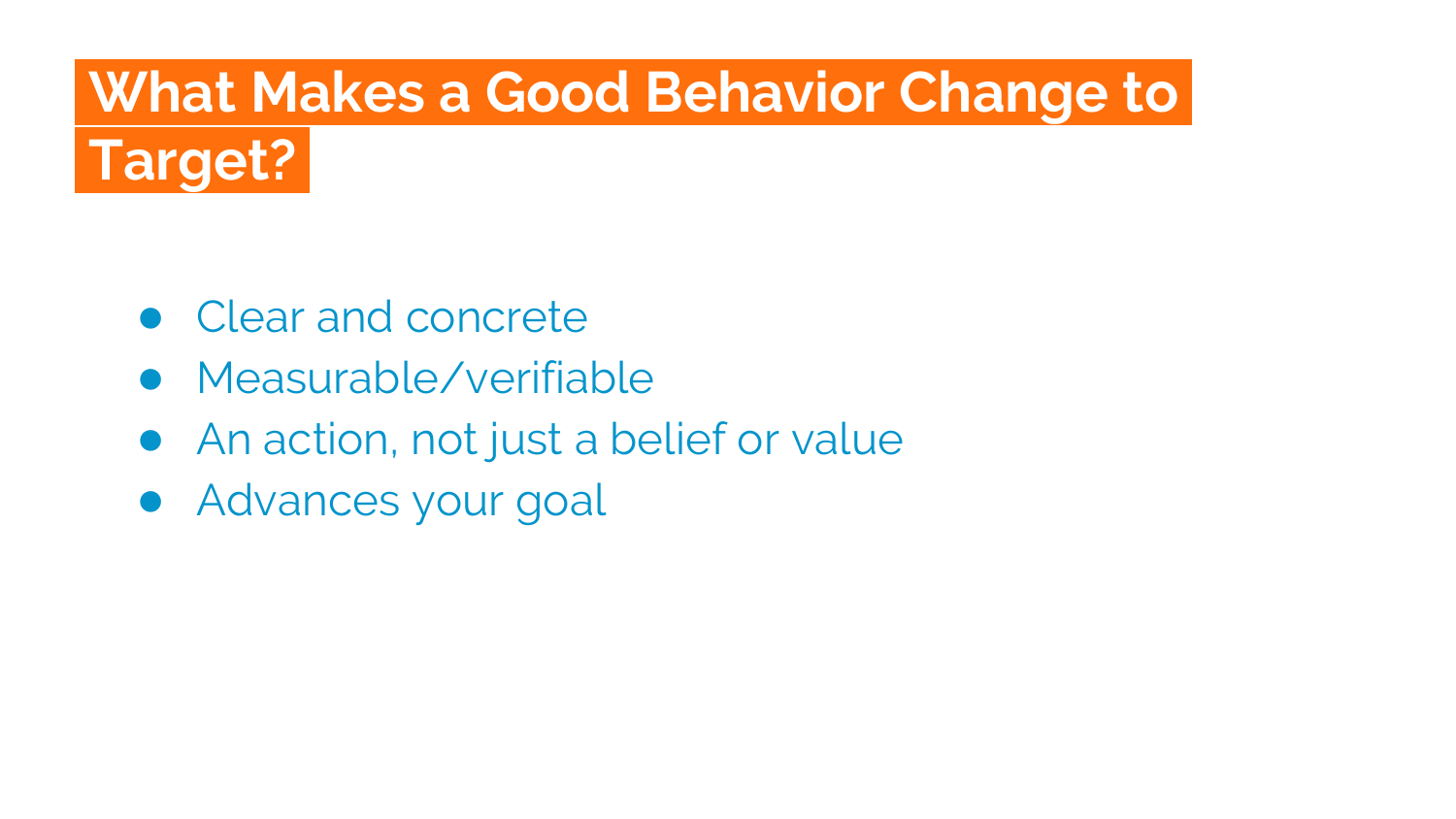## **Mapping the Market through Stakeholder. Analysis.**



- Always begin by mapping the market. What stakeholders are really critical for success?
- Key Tool: Stakeholder Analysis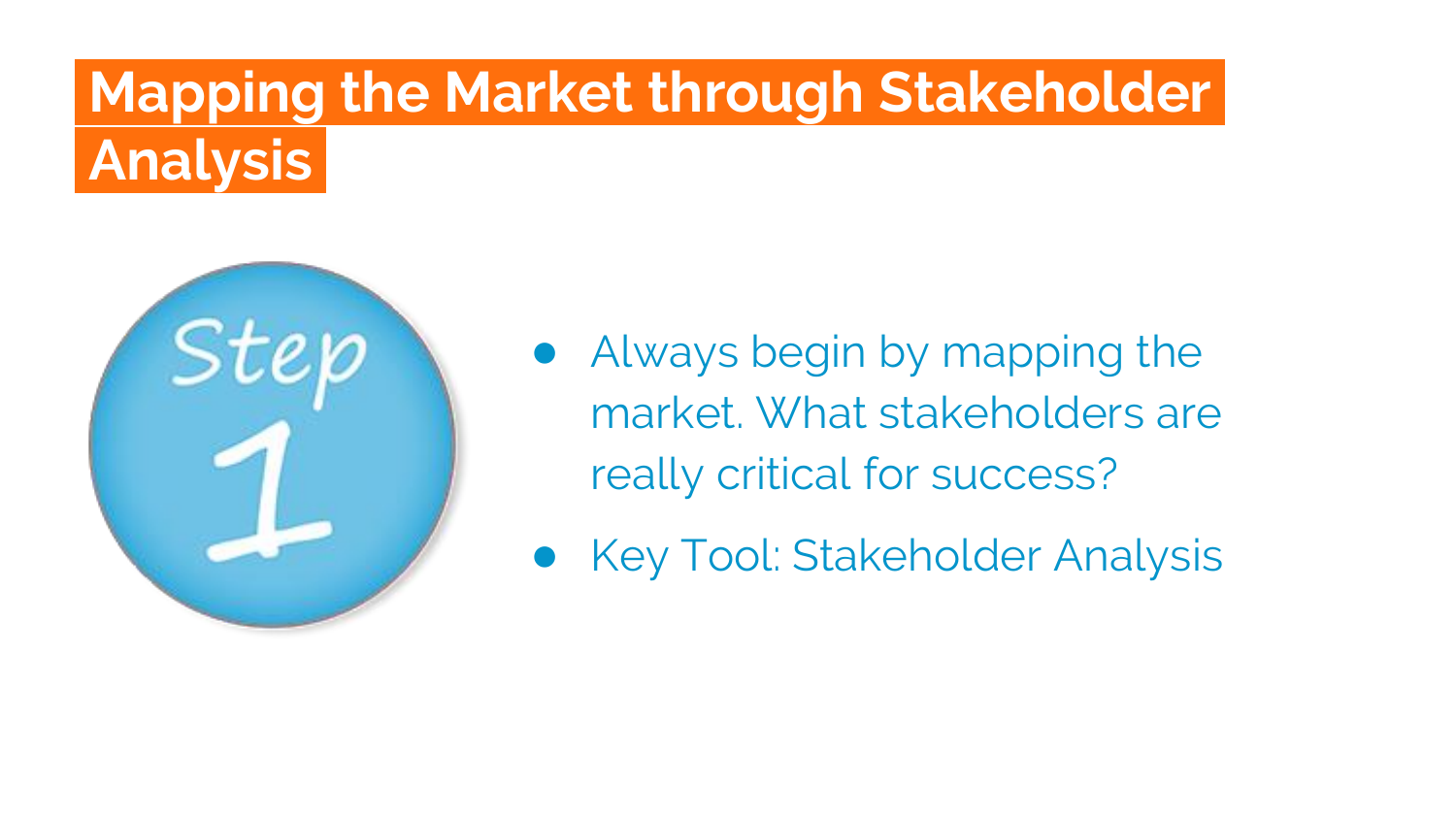#### **Stakeholder Analysis: Know Who You Need.**

- **Leaders** They play the main coordinating role, set strategy, make decisions. (Hint: one of these is you!)
- **Contributors** They provide concrete action or resources
- **Gatekeepers** Their support or opposition unlocks key contributors or adversaries.
- **Opposition** You must either mitigate their resistance or take advantage of it to gain support from other key contributors
- **Bystanders** Often assumed to matter at first, bystanders have no essential contribution to make and only limited ability to get in the way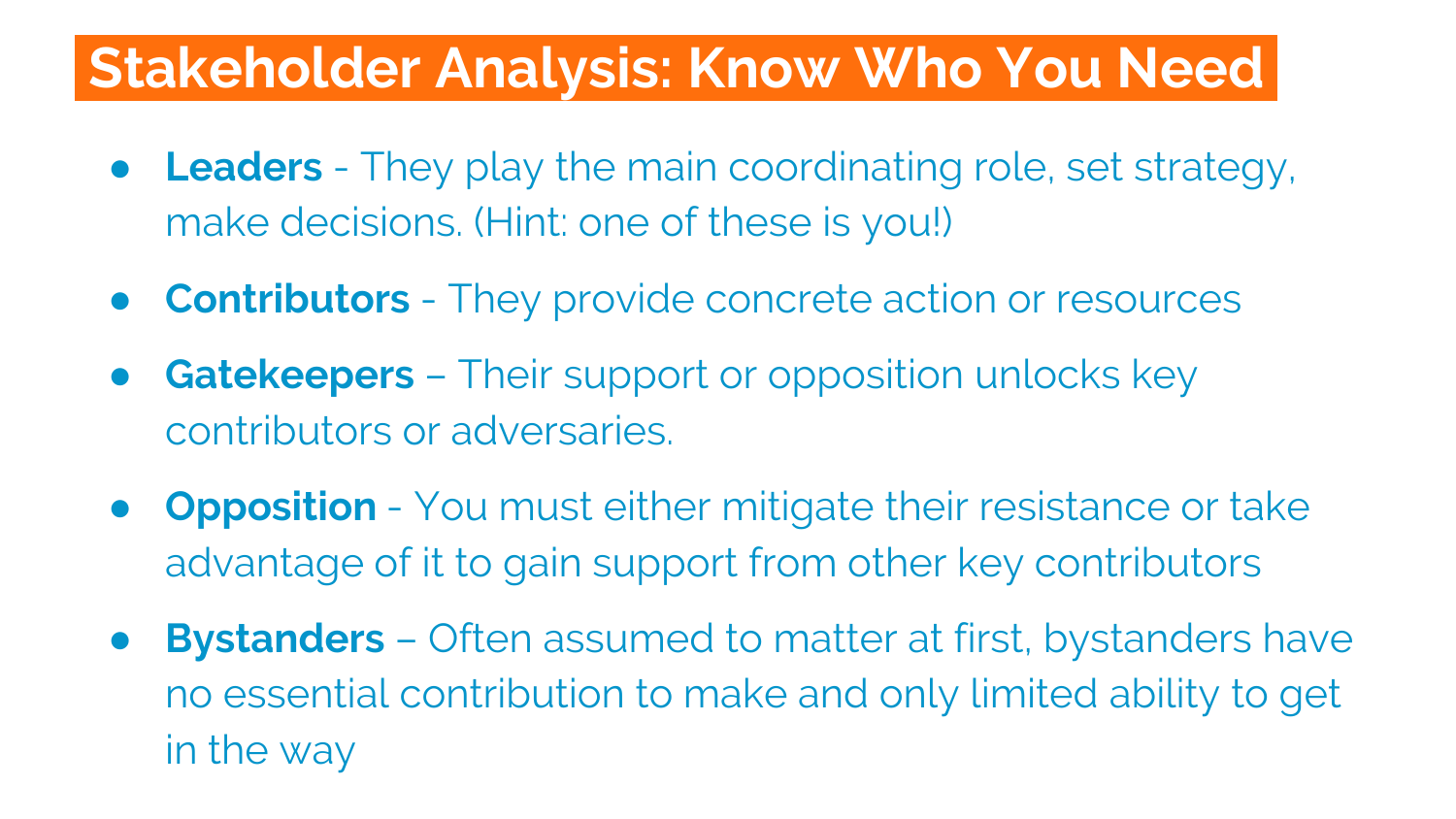#### **Stakeholder Analysis.**

What it looks like

| <b>Stakeholder</b>      | <b>Type</b> | <b>What I Need</b><br>Them to Do |  |  |
|-------------------------|-------------|----------------------------------|--|--|
| 1                       |             |                                  |  |  |
| $\overline{\mathbf{2}}$ |             |                                  |  |  |
| 3                       |             |                                  |  |  |
| 4                       |             |                                  |  |  |
| 5                       |             |                                  |  |  |

Stakeholder Types:

- Leader
- Contributor
- Gatekeeper
- **•** Opposition
- Bystander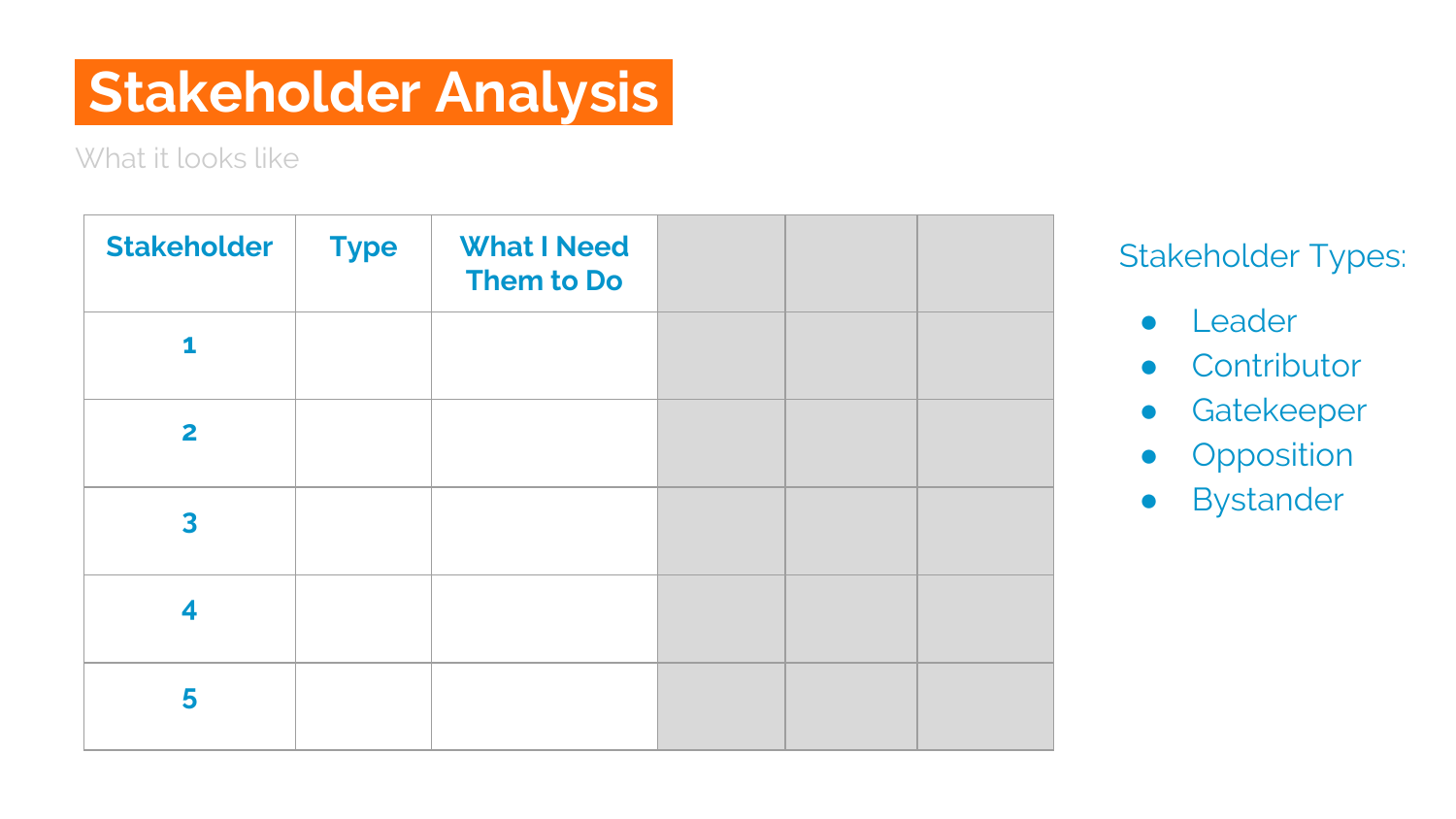#### **Sample Stakeholder Analysis: Hillary 2016.**

| <b>Stakeholder</b>              | <b>Leader</b> | <b>Contributor</b> | <b>Gatekeeper</b> | <b>Opposition</b> | <b>Bystander</b> |
|---------------------------------|---------------|--------------------|-------------------|-------------------|------------------|
| <b>Hillary Clinton</b>          | $\sf X$       |                    |                   |                   |                  |
| Democratic<br>donors            |               | $\sf X$            |                   |                   |                  |
| <b>Tim Kaine</b>                |               | $\sf X$            |                   |                   |                  |
| <b>Bernie</b><br><b>Sanders</b> |               |                    | $\times$          |                   |                  |
| Donald<br>Trump                 |               |                    |                   | $\sf X$           |                  |
| Republican<br>establishment     |               |                    |                   |                   | $\times$         |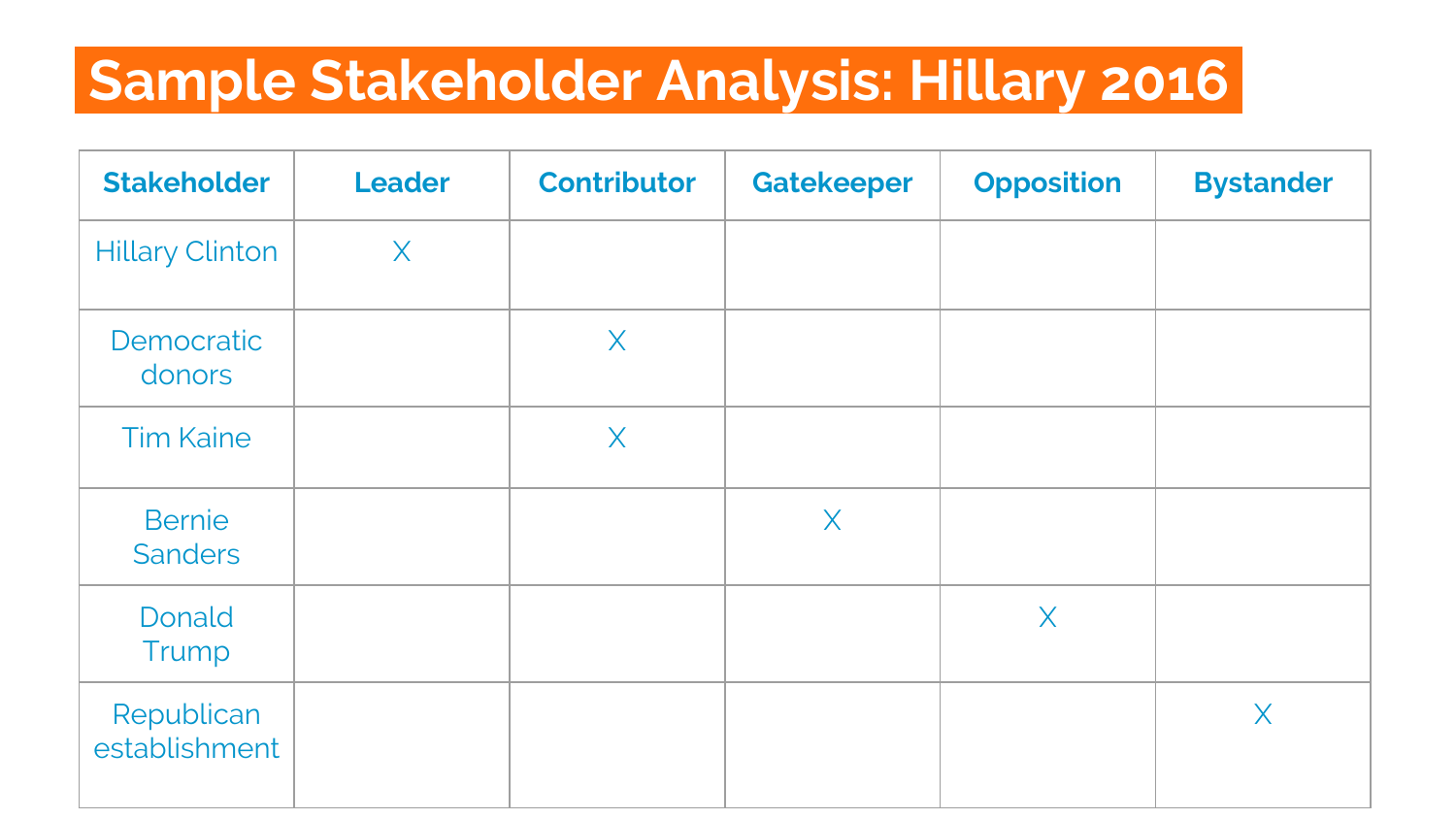## **Developing Targeted Messaging**

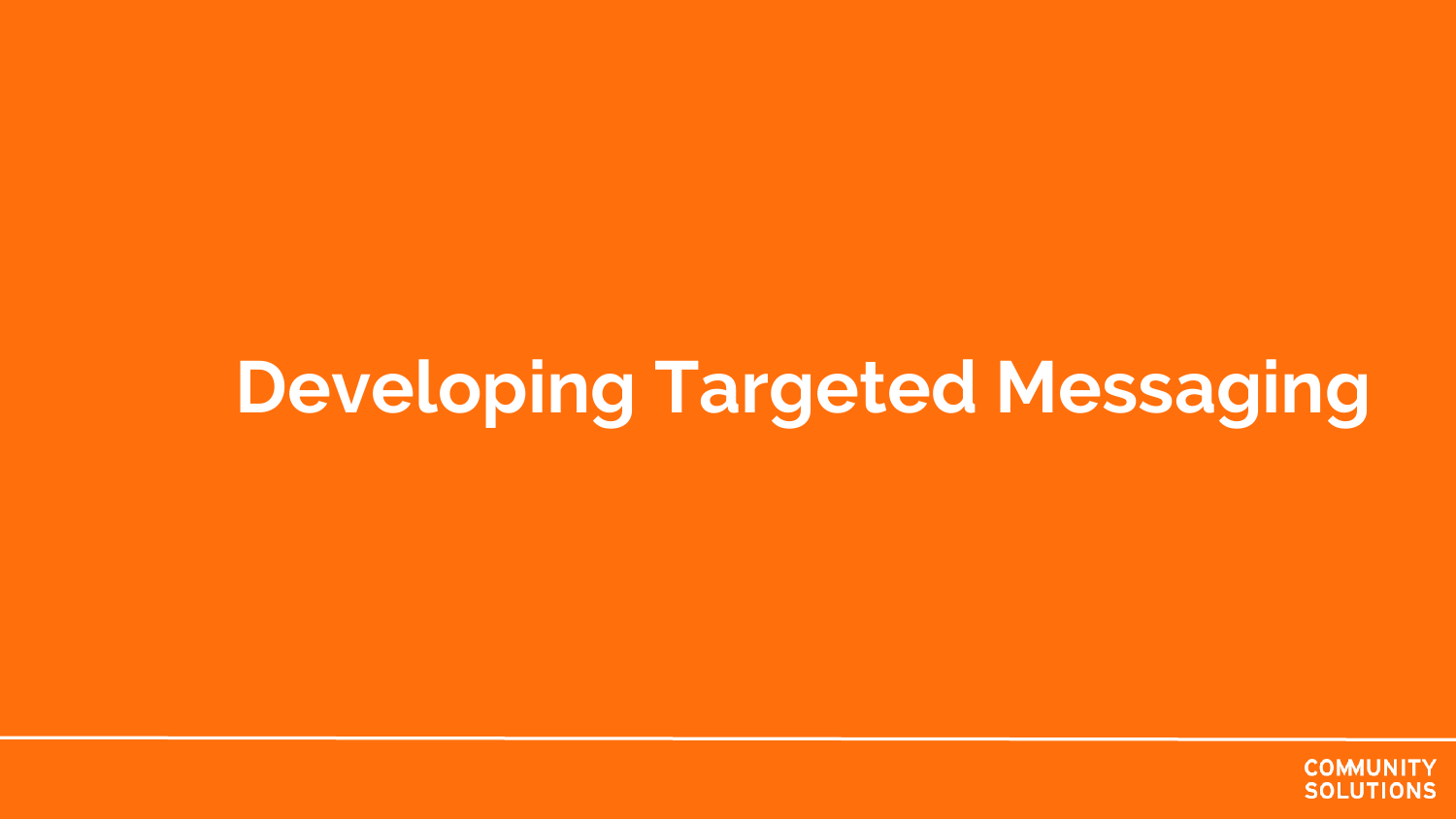#### **What Motivates Each Stakeholder?.**



• Once you've mapped your stakeholders and identified what you need from them, decide what *they* need from *you.*

● Key tool: WIIFM Analysis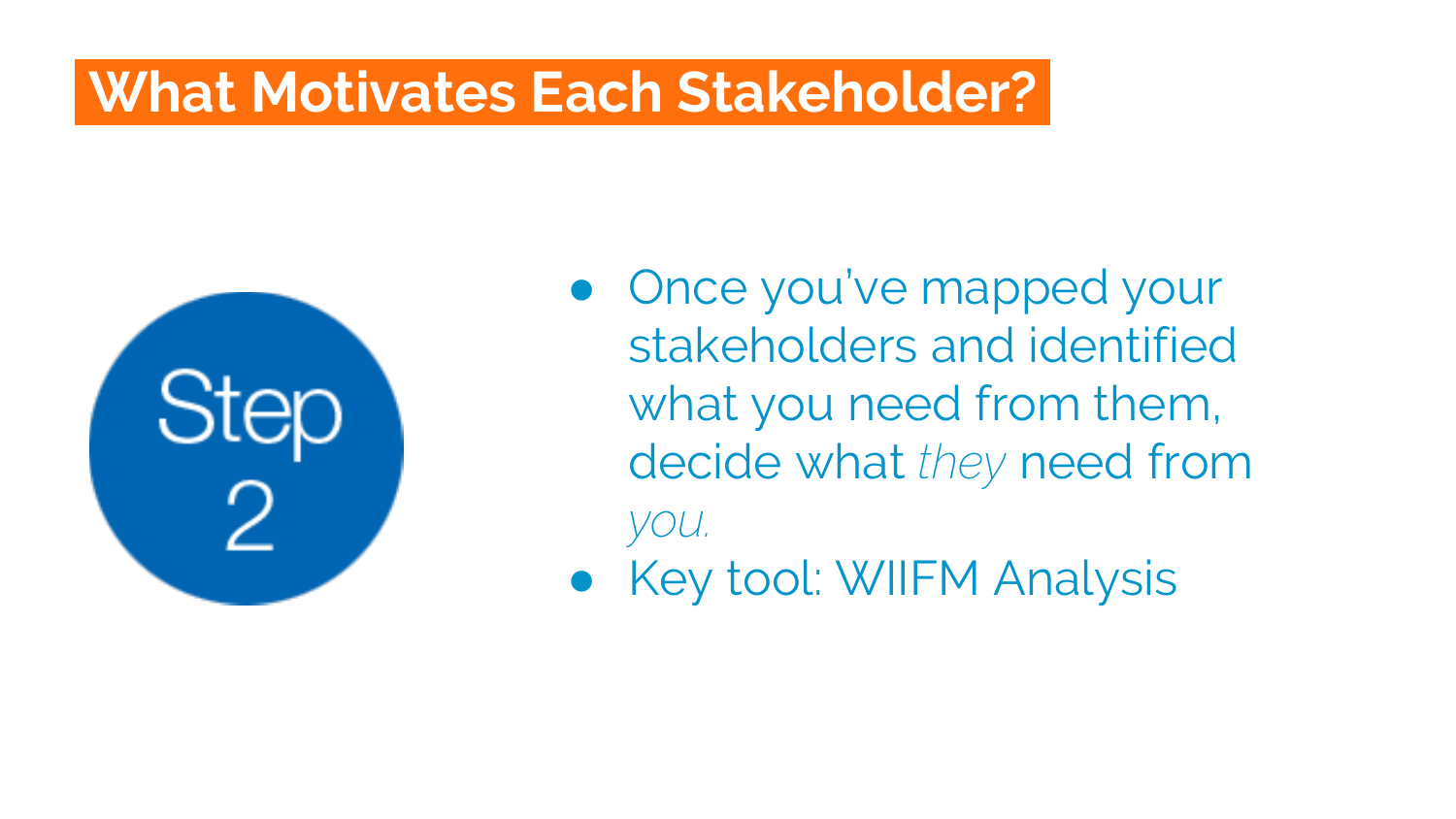#### **What's In It for Me?.**

- A WIIFM (What's in it for me?) analysis helps you identify and map what matters to the stakeholders you're trying to influence.
- Your primary message creates the container for your communication. A WIIFM analysis can help you customize that container for others.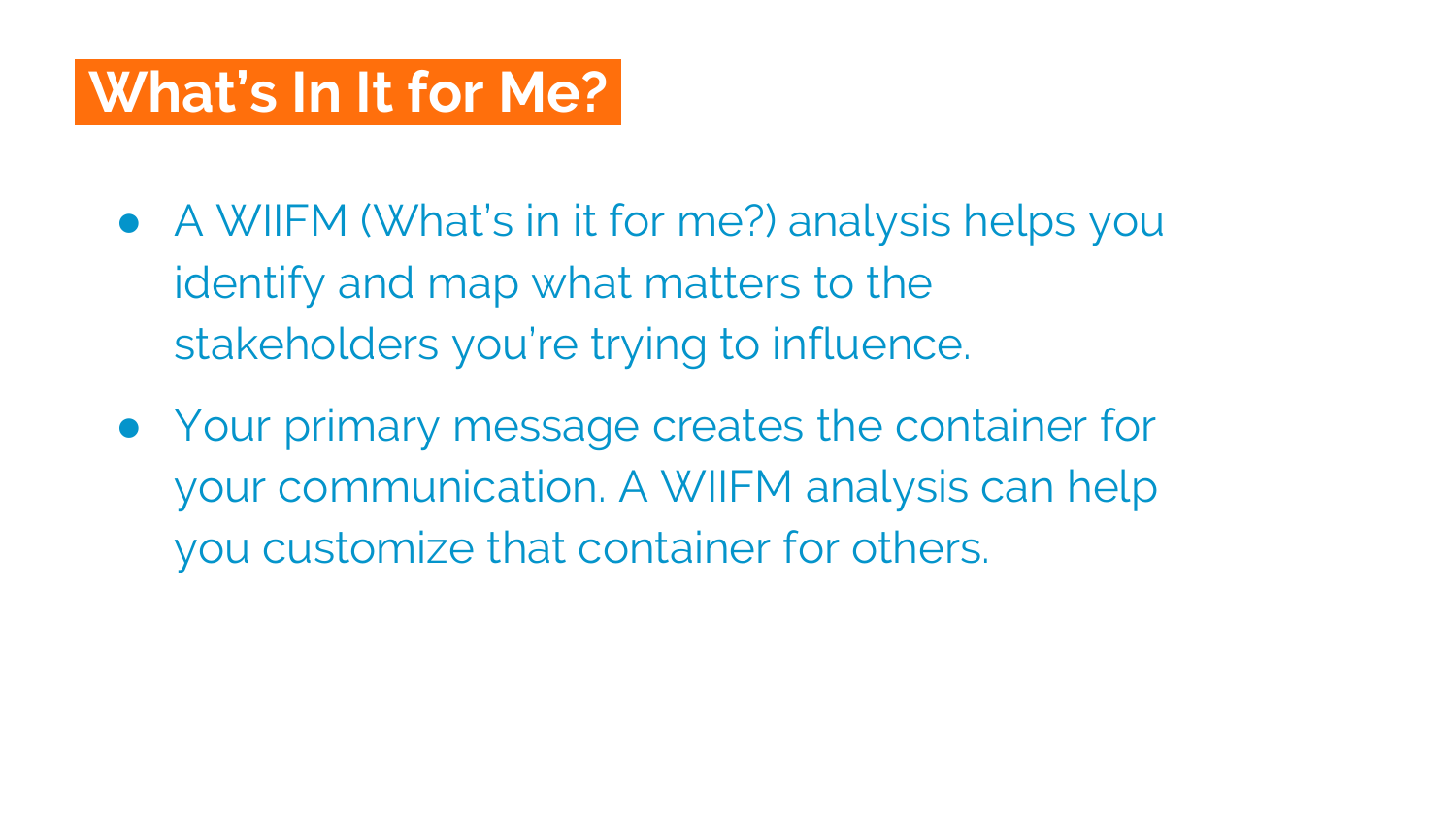#### **WIIFM Analysis (What's In it For Me?).**

| <b>Stakeholder</b>      | <b>Type</b> | <b>What I Need</b><br>Them to Do | <b>WIIFM?</b> |  |
|-------------------------|-------------|----------------------------------|---------------|--|
| $\mathbf{1}$            |             |                                  |               |  |
| $\overline{2}$          |             |                                  |               |  |
| $\overline{\mathbf{3}}$ |             |                                  |               |  |
| $\overline{\mathbf{4}}$ |             |                                  |               |  |
| 5                       |             |                                  |               |  |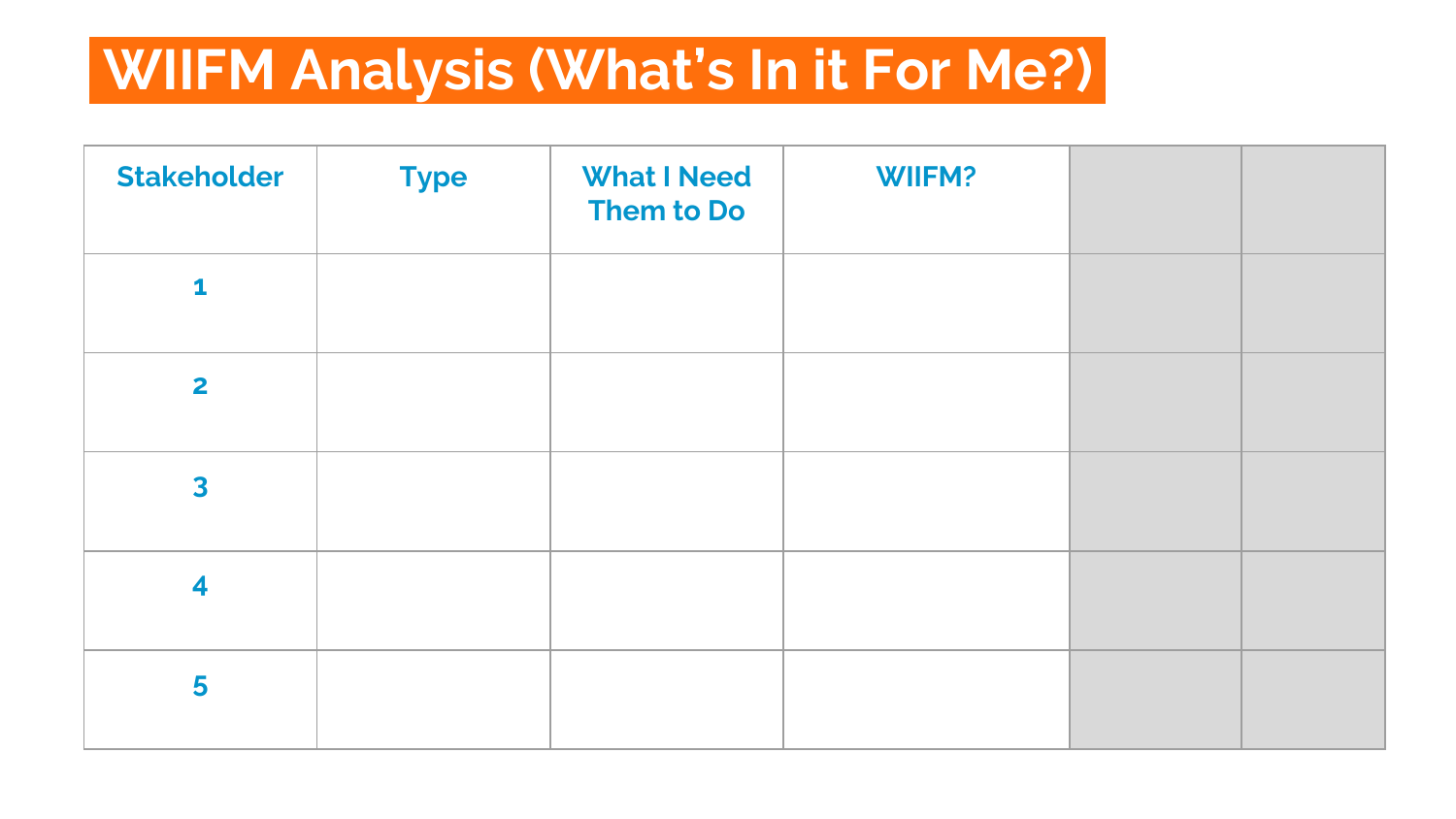#### **Building Targeted Messaging.**

| <b>Stakeholder</b>      | <b>Type</b> | <b>What I Need</b><br>Them to Do | <b>WIIFM?</b> | <b>Targeted Message</b> |  |
|-------------------------|-------------|----------------------------------|---------------|-------------------------|--|
| 1                       |             |                                  |               |                         |  |
| $\overline{\mathbf{2}}$ |             |                                  |               |                         |  |
| $\overline{\mathbf{3}}$ |             |                                  |               |                         |  |
| $\overline{\mathbf{4}}$ |             |                                  |               |                         |  |
| 5                       |             |                                  |               |                         |  |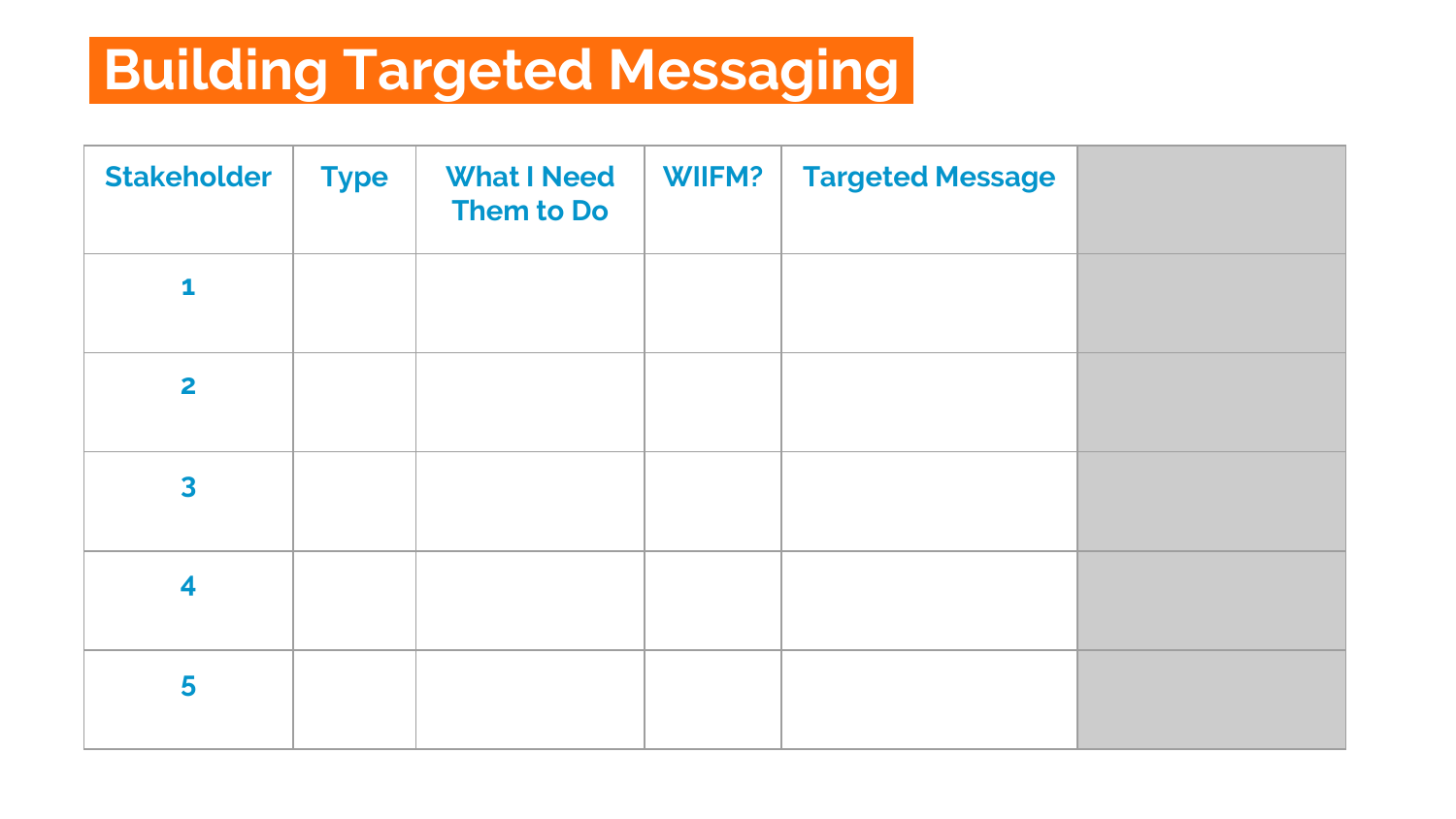#### **Why Do I Need Targeted Messages?.**

- Achieving your goal will require action from multiple stakeholders, but not all stakeholders value the same things.
- Waste no will! Remember, you don't need people to believe what you believe...you just need them to take a specific action.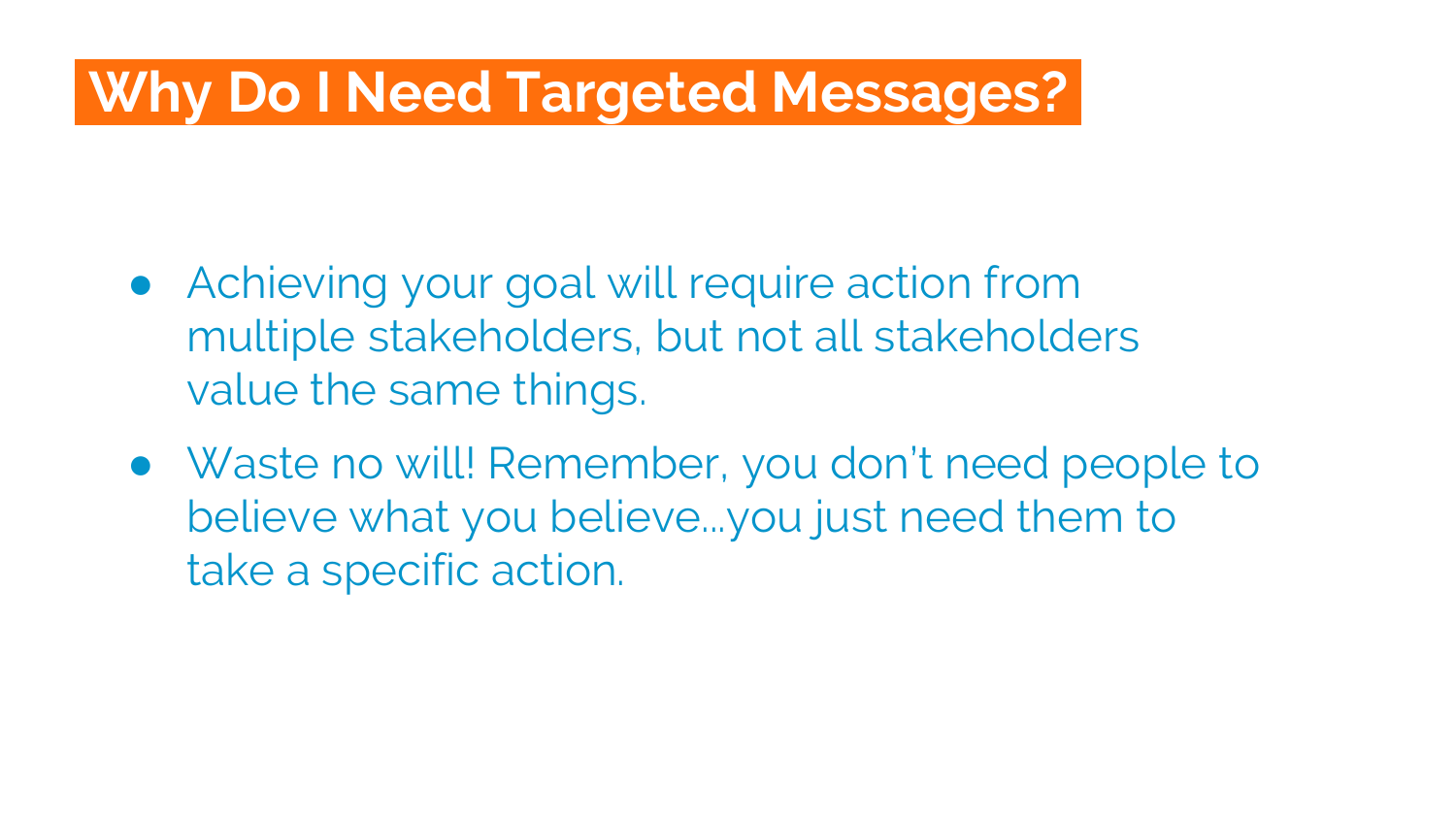#### **Elements of a Good Targeted Message.**

- Targeted to a specific person or group
- Appeals to a key motivation of that person or group
- Calls for a specific action or behavior
- Does not require, but also does not contradict, alignment with your primary message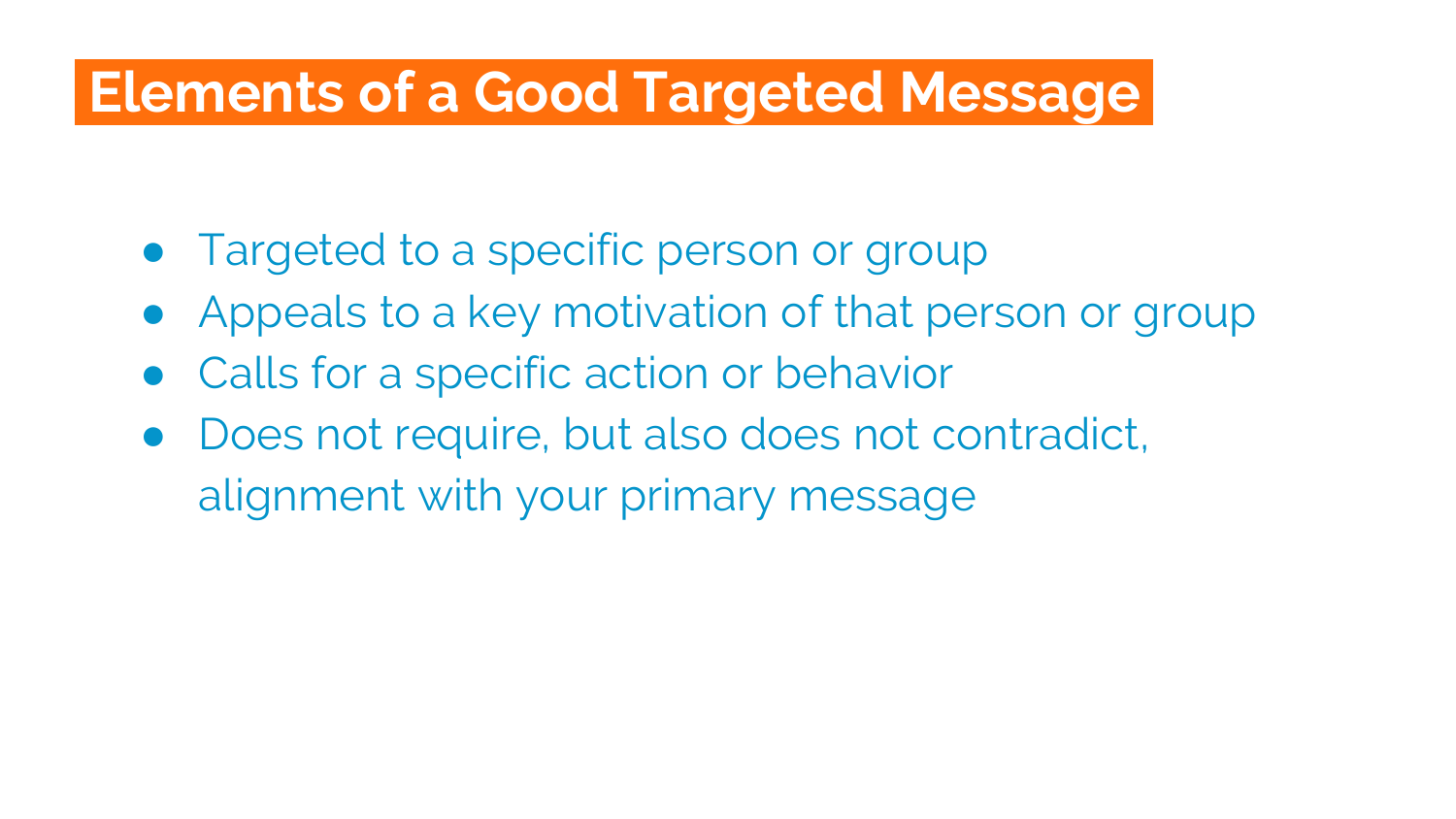## **Practical Application**

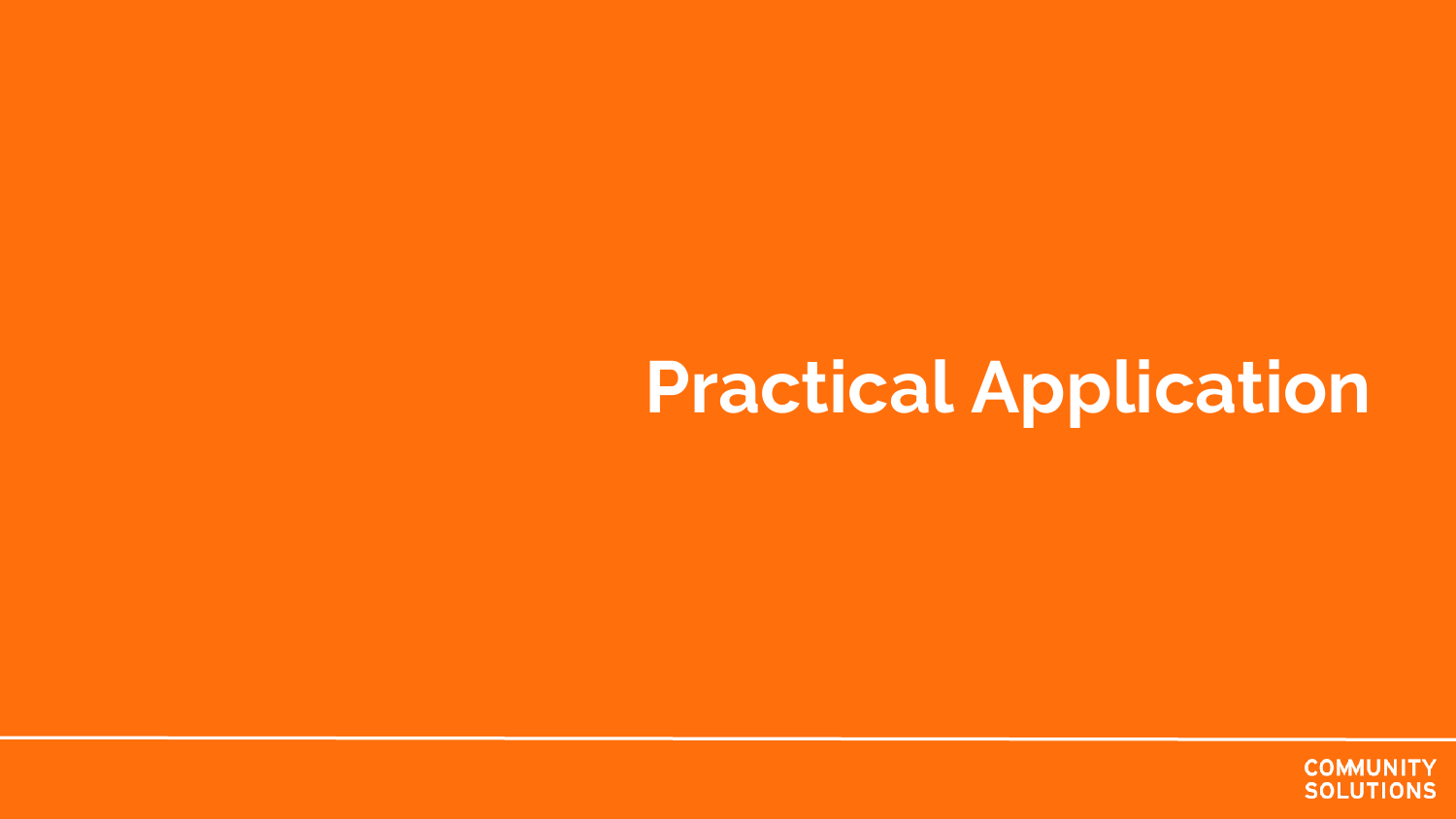#### **Practice exercise.**

- 1. Break into groups of 5-7 people
- 2. Invite one group member to brief the group on one of their organization's real, current policy or advocacy priorities
- 3. Working together, identify the key stakeholders needed, targeted messages for each stakeholder, and suggested evidence or resources to strengthen your case with each stakeholder. **Prepare a 1-minute ask and be prepared to deliver it in front of the room!**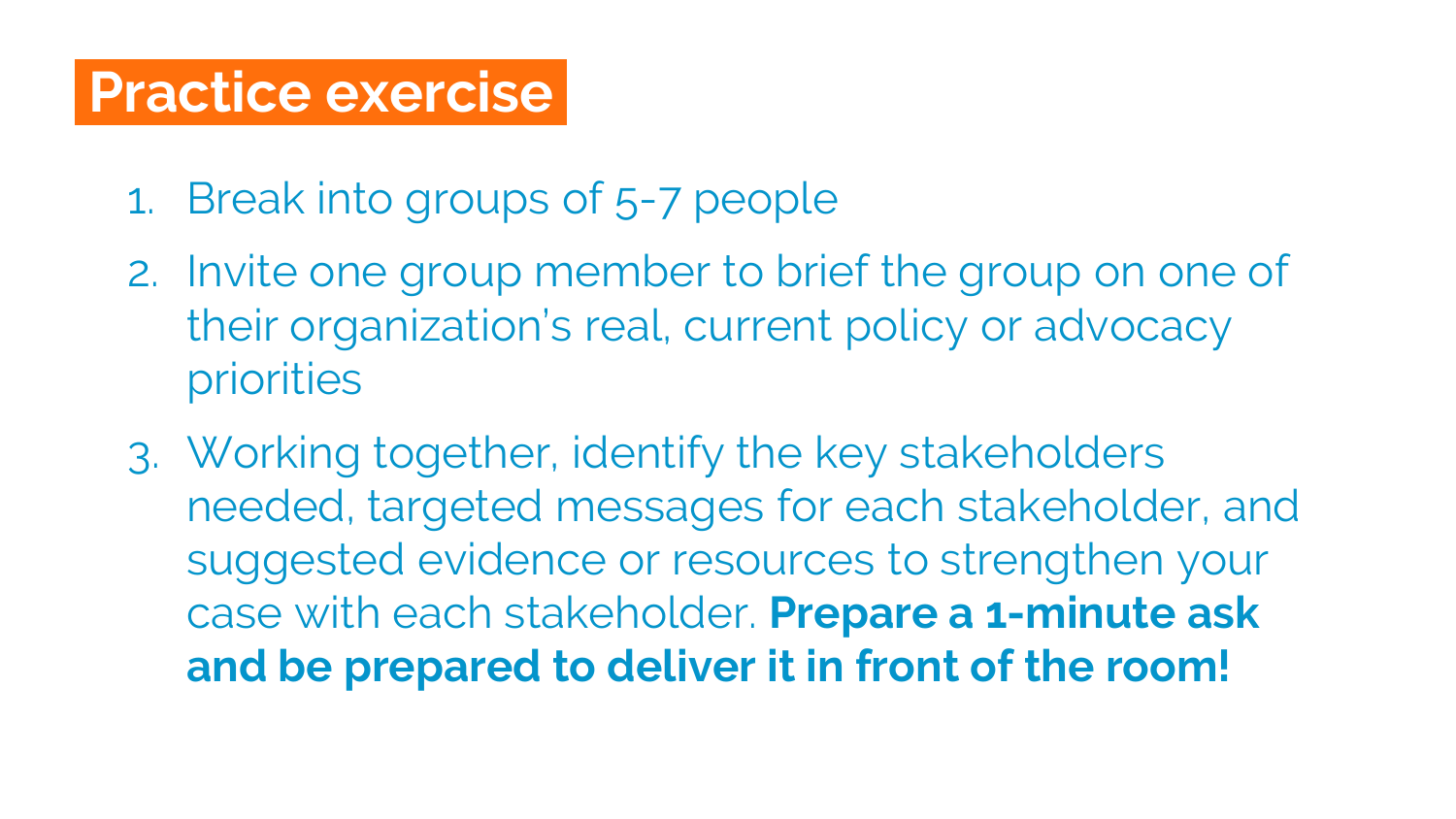## **Thank You!.**



#### *Jake Maguire*

jmaguire@community.solutions

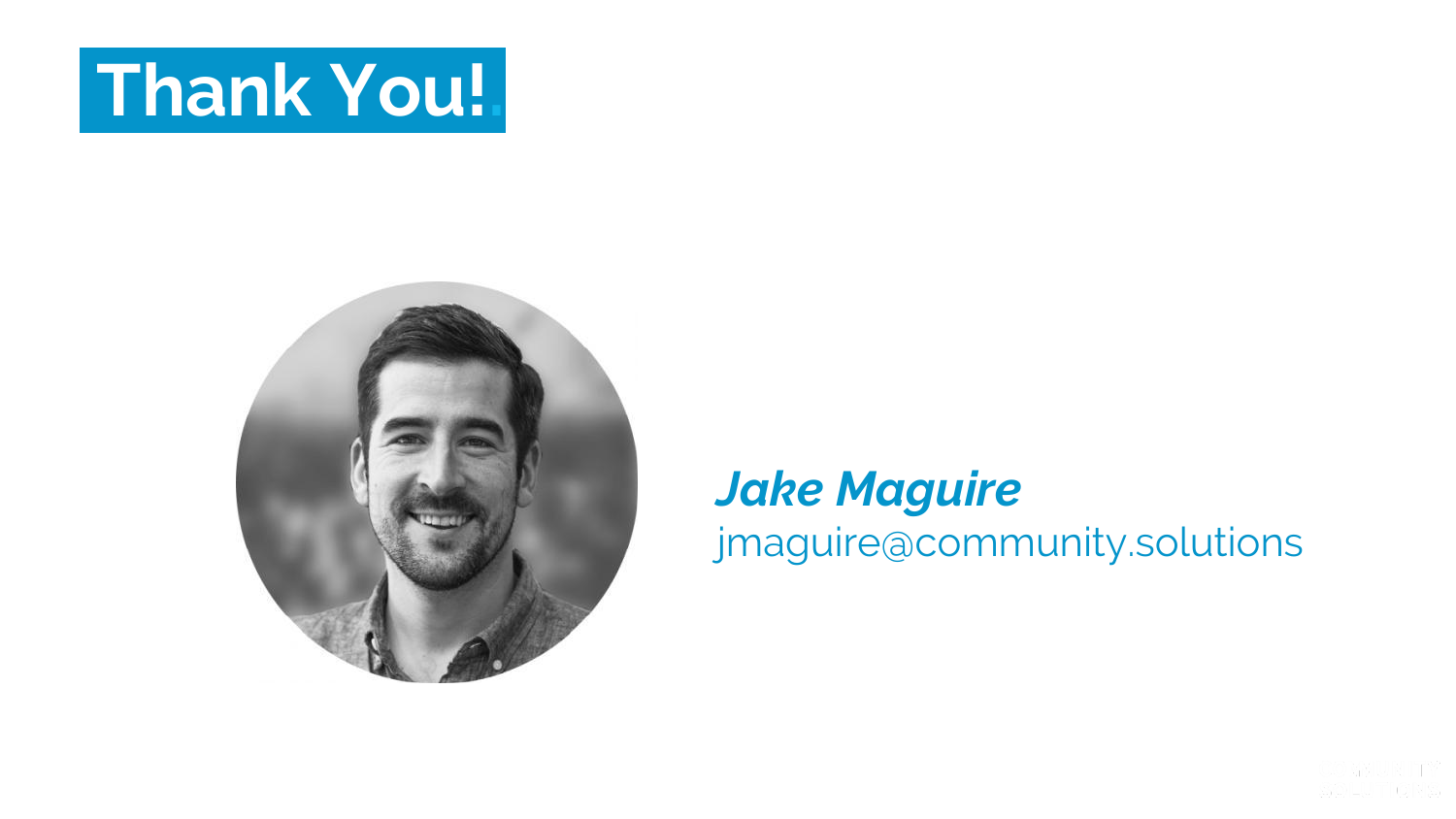





Please make your way to the lectern Thank you Masterclass attendees. in the foyer.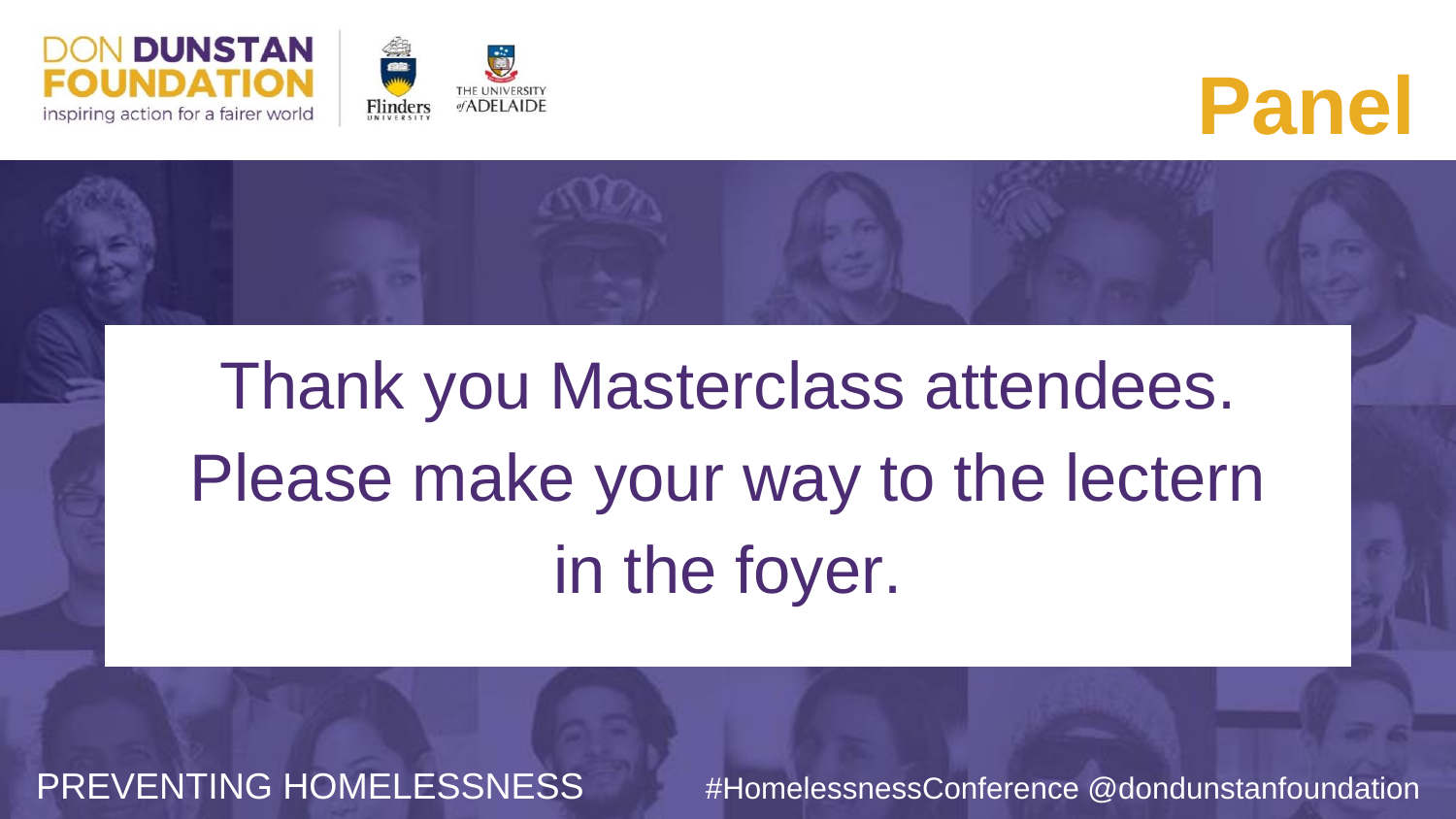



# Closing Address

#### IN FOYER

## Deb King

Committee of Management, Don Dunstan Foundation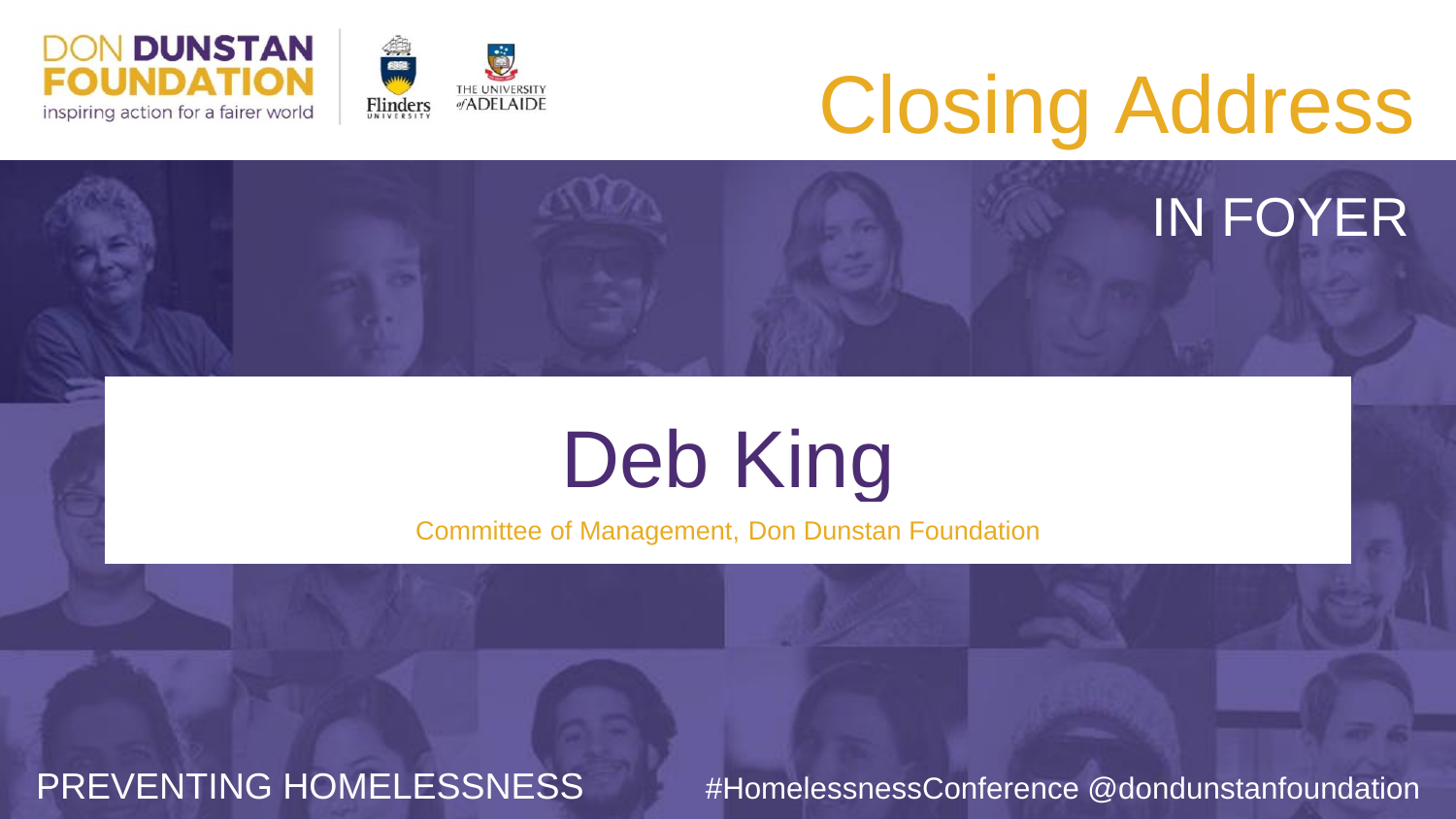



#### Click to edit Master subtitle style Post Conference Drinks

Brought to you by